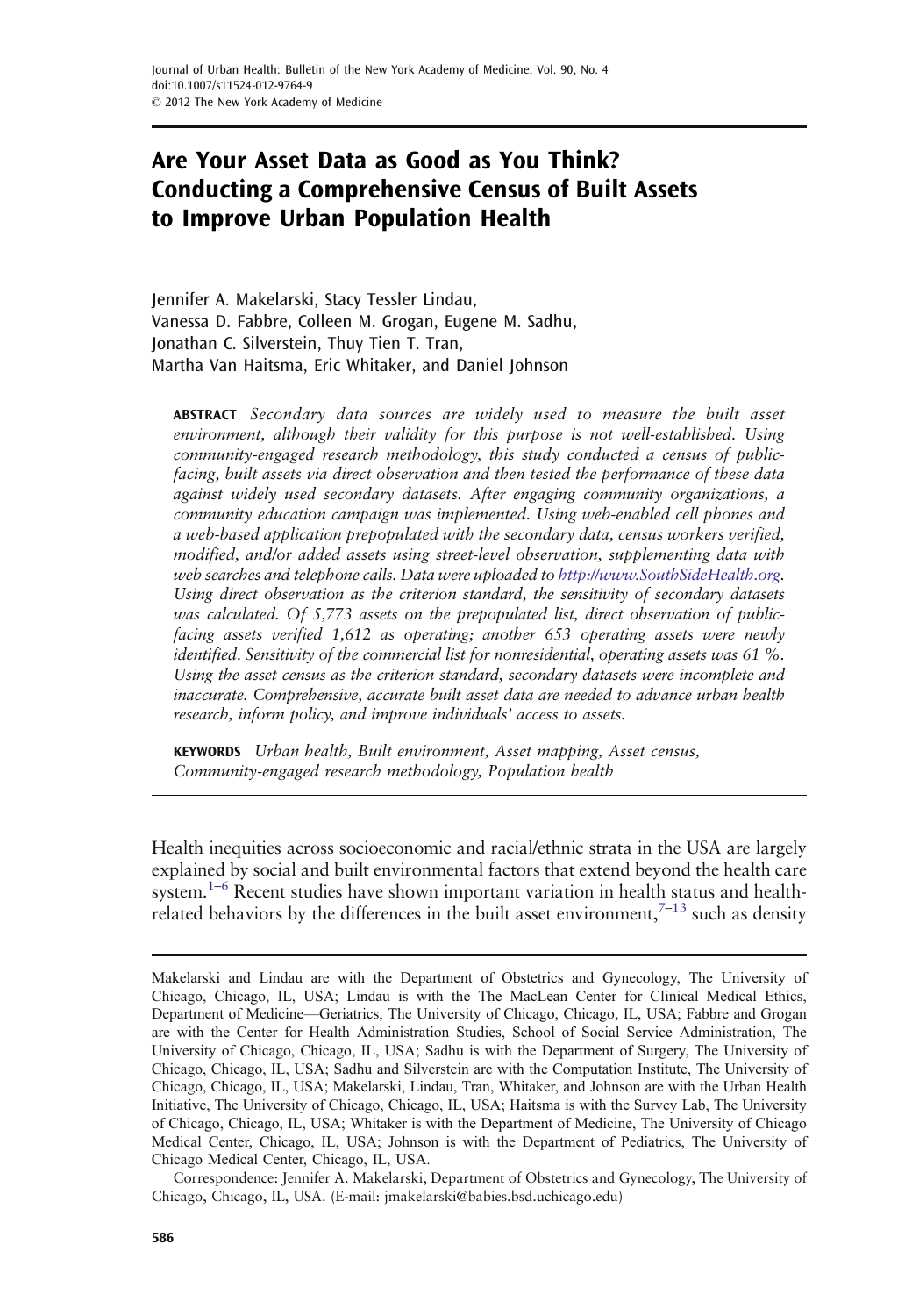of fast food restaurants. Using data purchased from Dun and Bradstreet,<sup>[14](#page-14-0)</sup> Boone-Heinonen et al. found a positive relationship between fast food restaurant density and self-reported fast food consumption, but no relationship between supermarket density and self-reported fruit and vegetable intake.<sup>[8](#page-14-0)</sup> Block and colleagues supplemented data from Dun and Bradstreet<sup>14</sup> with telephone book entries and government inspection reports to longitudinally assess the impact of proximity to fast food restaurants and grocers on body mass index (BMI) in the Framingham Heart Study Offspring Cohort.[7](#page-14-0) They found that residential proximity to fast food restaurants and grocers was significantly associated with BMI only in women; each 1 km increase in the driving distance to a fast food restaurant and to a grocer was associated with a 0.19 and 0.11-unit decrease in BMI, respectively.

To date, studies like these have almost exclusively relied on secondary data sources (e.g., market research lists, government reports)<sup>[7](#page-14-0)-[13,15](#page-14-0)-[21](#page-14-0)</sup> to measure the built asset environment. Secondary data sources are, in most regions, the only asset data readily available at a low cost. Studies typically acknowledge the potential limitations of secondary data sources,  $7,8$  but few studies have investigated the validity of secondary data sources.<sup>22–[24](#page-14-0)</sup> Whether secondary data sources are a valid measure of the built asset environment, particularly in low-income, urban communities, is not well understood and may explain inconsistent findings across studies. In the USA, Bader et al. examined the concordance of data from InfoUS $A^{25}$  $A^{25}$  $A^{25}$ and direct observation for the presence or absence of any built food assets and found low to moderate agreement (kappa,  $0.32-0.70$ ).<sup>[22](#page-14-0)</sup> Notably, the authors examined concordance of the presence or absence of any food asset, rather than concordance on each specific asset, and did not verify if assets identified by InfoUSA were operating. In the UK, Lake et al. found that, using direct observation as the criterion standard, the sensitivity of government secondary data sources in identifying food assets was relatively high (84 %), whereas the sensitivity of commercial secondary data sources (yellow pages and online directory) was substantially lower (53 and 51 %, respectively).<sup>[24](#page-14-0)</sup> Additionally, 59 % of the built food assets in the online directory were not present in the field.

To our knowledge, no comprehensive (including all sectors) census of built assets using direct, street-level observation has been conducted nor has the validity of secondary data sources in capturing all assets among all sectors of the built asset environment been tested. Without an empirical, comprehensive measure of the built asset environment, the ability to study the impact of the intersectoral<sup>[2](#page-13-0)[,26](#page-14-0)</sup> built environment on health is limited (e.g., Does the density of fitness centers mediate the relationship between fast food density and BMI?). An empirical measure is necessary to systematically identify the biases inherent in secondary data sources.

In addition to population health research applications, comprehensive asset data have high translational value for providers who make referrals for unmet social needs or who prescribe behavior changes that directly relate to community assets (e.g., increase exercise, eat more fruits and vegetables, see a counselor, etc.). In a recent survey by the Robert Wood Johnson Foundation, four out of five physicians surveyed were not confident in their ability to address their patients' social needs and expressed a desire to write prescriptions to fill this gap.<sup>[27](#page-14-0)</sup> A census of assets may be useful in filling this gap, provided that the data are readily available to providers and are accurate.

Building on work implemented to create a coordinated system of care ([http://](http://www.uchospitals.edu/programs/community/programs/sshc.html) [www.uchospitals.edu/programs/community/programs/sshc.html](http://www.uchospitals.edu/programs/community/programs/sshc.html)), the University of Chicago's academic medical center on Chicago's South Side incepted the Urban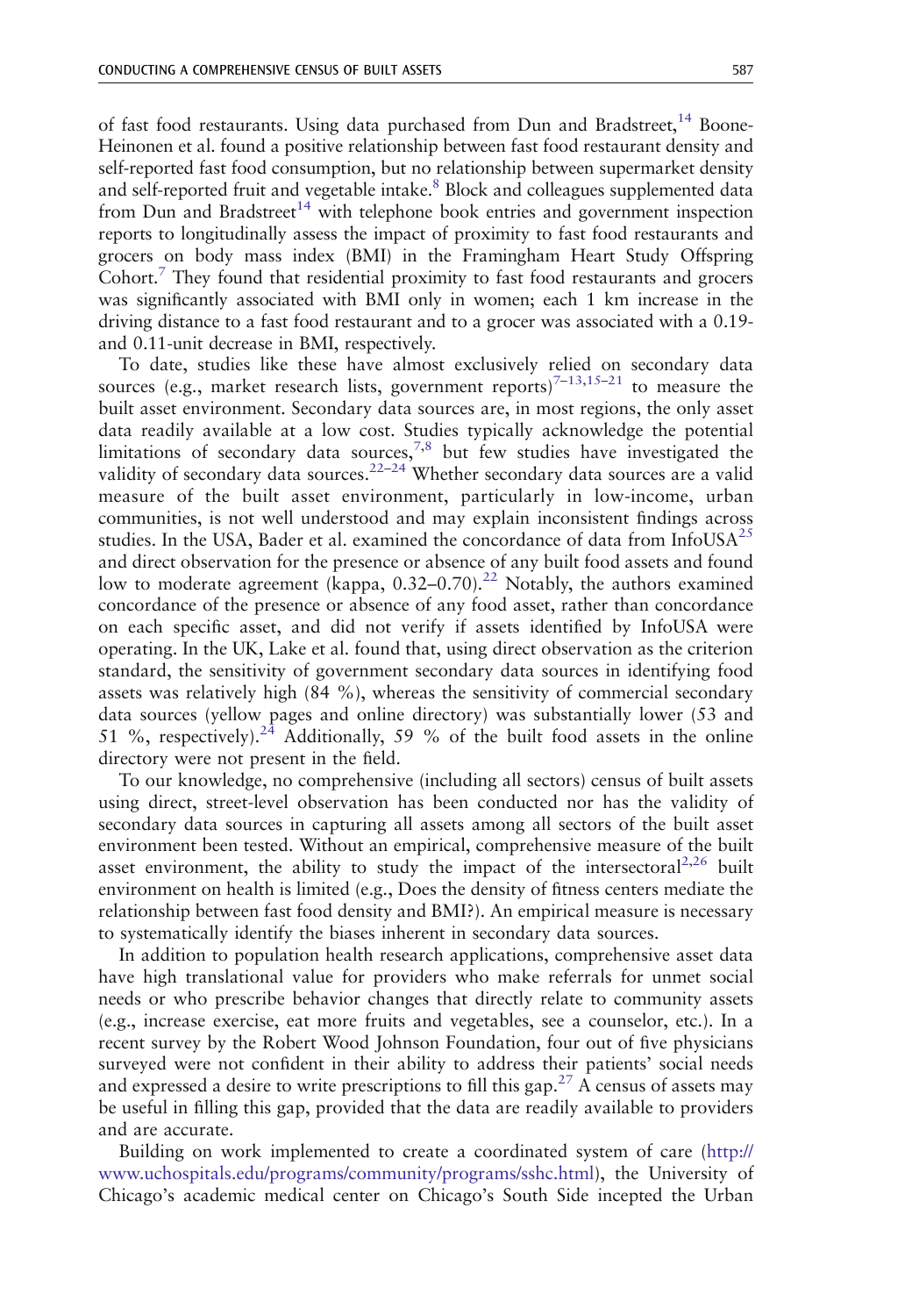Health Initiative.<sup>[27](#page-14-0)[,28](#page-15-0)</sup> Its vision is for Chicago's South Side to be a model of excellent urban health by 2025, using an asset-based approach.<sup>29</sup> The research arm of the Urban Health Initiative aims to learn how built assets in low-income urban communities can be optimized for health. In service to this aim, the research team sought to accurately and completely measure the South Side's built asset environment using direct observation. Building on prior work,  $22,24,30-32$  $22,24,30-32$  $22,24,30-32$  $22,24,30-32$  the team developed a community-engaged asset-based methodology for a comprehensive, directly observed census of all public-facing, built assets in this dense, low-income urban area. The team aimed to create a census that served a dual purpose—creation of a list of built assets that could be used to advance knowledge about the relationship between the built asset environment and health and a map that could accurately direct individuals to the assets they need. This paper describes the asset census methodology and the performance of these data in comparison to other widely used secondary data sources of built assets.

#### METHODS

## Study Region and Research Team

Chicago is divided into 77 distinct community areas; each includes one or more census tracts.[33](#page-15-0) Thirty-four of these communities constitute Chicago's South Side and the primary service area of the University of Chicago's medical center. The South Side's (95 mi<sup>2</sup>) population of about 800,000 is predominantly African American and suffers from endemic unemployment (13 % unemployment rate), high poverty (50 % of households at or below 200 % of the federal poverty level), and health inequities (e.g., 28 deaths per 100,000 due to cardiovascular disease versus 21 per 100,000 overall in Chicago).<sup>[34,35](#page-15-0)</sup> The asset census was piloted in six (11 mi<sup>2</sup>) South Side communities. The project used data generated via publicly available observations and was deemed exempt by the university's Institutional Review Board.

The research team was composed of a multidisciplinary team of university members (e.g., physicians, social scientists, informaticians), leadership from the University of Chicago's Survey Lab contracted to carry out field operations, and the University's Computation Institute contracted to build data collection tools and the website. After 10 formative meetings, 12 community advisors (2 from each community), identified by the Medical Center's Office of Community Affairs and the Urban Health Initiative's team, were invited to join an advisory board and serve as the "community voice" in the development and implementation of study methodology. Invitees were residents, business owners, and community leaders with diverse areas of expertise (e.g., community organizing, health, economic development). Many had existing relationships with the university.

#### Community Education Campaign

Prior to the start of data collection, the research team instituted a community education campaign to generate publicity, foster positive interactions with community residents, establish legitimacy, and alert the community to the asset census workers in their communities. With extensive Survey Lab and community advisor input, we generated a one-page flyer and tri-fold brochure in English and Spanish that included a project description, an example asset map, research team contact information, and a picture of the census workers in uniform. Research team leaders met with Aldermanic office representatives, police, and other community leaders.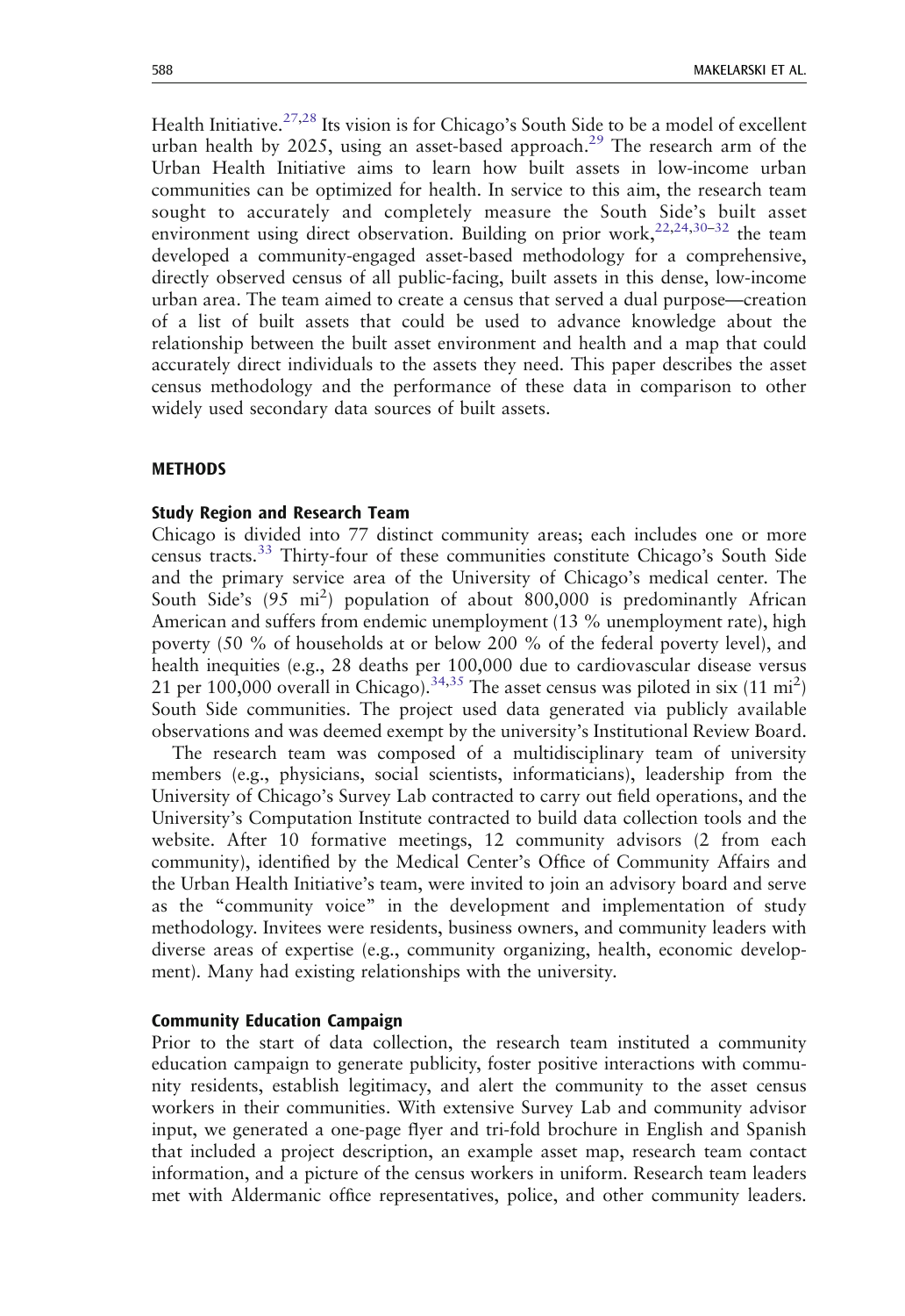Asset census workers distributed flyers in each community 1 week prior to data collection. The team sent mass emails using distribution lists provided by the office of community affairs and community organizations. The project also received unsolicited positive local press.<sup>[36](#page-15-0)</sup>

## Asset Eligibility

Built "assets" were defined as physical places providing goods and/or services: (1) for-profit businesses (e.g., grocers, manufacturers), (2) nonprofit organizations (e.g., health clinics, churches), (3) government entities (e.g., libraries, police stations), (4) programmed residences (e.g., nursing homes, college dorms), and (5) licensed inhome daycares. Other residential buildings (e.g., public housing, rental housing) and outdoor public spaces (e.g., parks) were excluded. Listings identified as consumers of private services that require an employee identification number, for example, elderly persons hiring nurses, families hiring nannies, or households that hire cleaning services, were also excluded. Due to resource limitations, in-field data collection was restricted to assets with a public presence (e.g., signage) and licensed in-home daycares. Each unique entity (organization or business) at each unique address was considered an asset. All services or programs originating from a single entity at one address constituted a single asset. Three examples are provided here to further illustrate how we defined an asset: (1) multiple restaurants of a single franchise located at unique addresses were listed as separate assets; (2) a business office for a franchise was considered a unique asset if located at a different address from the restaurant or at the same address but with a different suite number; (3) a community center with many programs offered at a single address was considered a single asset.

To test the performance of the data collected, an initial list of assets was created from two main sources using the most current available data: a purchased Dun and Bradstreet<sup>[14](#page-14-0)</sup> list downloaded May 2009 and a list of nonprofit organizations from the National Center for Charitable Statistics  $(NCCS)^{37}$  $(NCCS)^{37}$  $(NCCS)^{37}$  downloaded May 2009. Additional assets were added from a government list of licensed in-home daycares (State of Illinois, Department of Child and Family Services, May 2009), the government "blue pages" in the 2009 telephone directory (e.g., post offices), 2009 lists from the City of Chicago (e.g., public schools), and the university's 2009 campus directory.

Prior to the start of field work, the initial list of assets was prepared, or "precleaned," using the following steps: (1) each asset was assigned a unique sixdigit ID, (2) assets with zip codes outside Chicago's South Side were deleted, (3) P.O. boxes were deleted, (4) all addresses were standardized according to the United States Postal Service system, (5) a census tract location variable was added to each asset on the list, and (6) based on census tract location, all assets outside the six community pilot region were deleted. Lastly, duplicate listings, which included assets with a name and/or address that was the same or differed only typographically (e.g., two listings at the same address, "ymca" and "YMCA") were deleted from the list.

To be conservative, multiple assets listed at a single address with different asset names were retained on the initial list, to be verified by direct observation in the field as detailed below. Because the field work was used to verify each asset on the initial list, preparation was different from what would have been done if the initial list were being prepared for secondary data analysis (for example, see Rundel et al.<sup>13</sup>).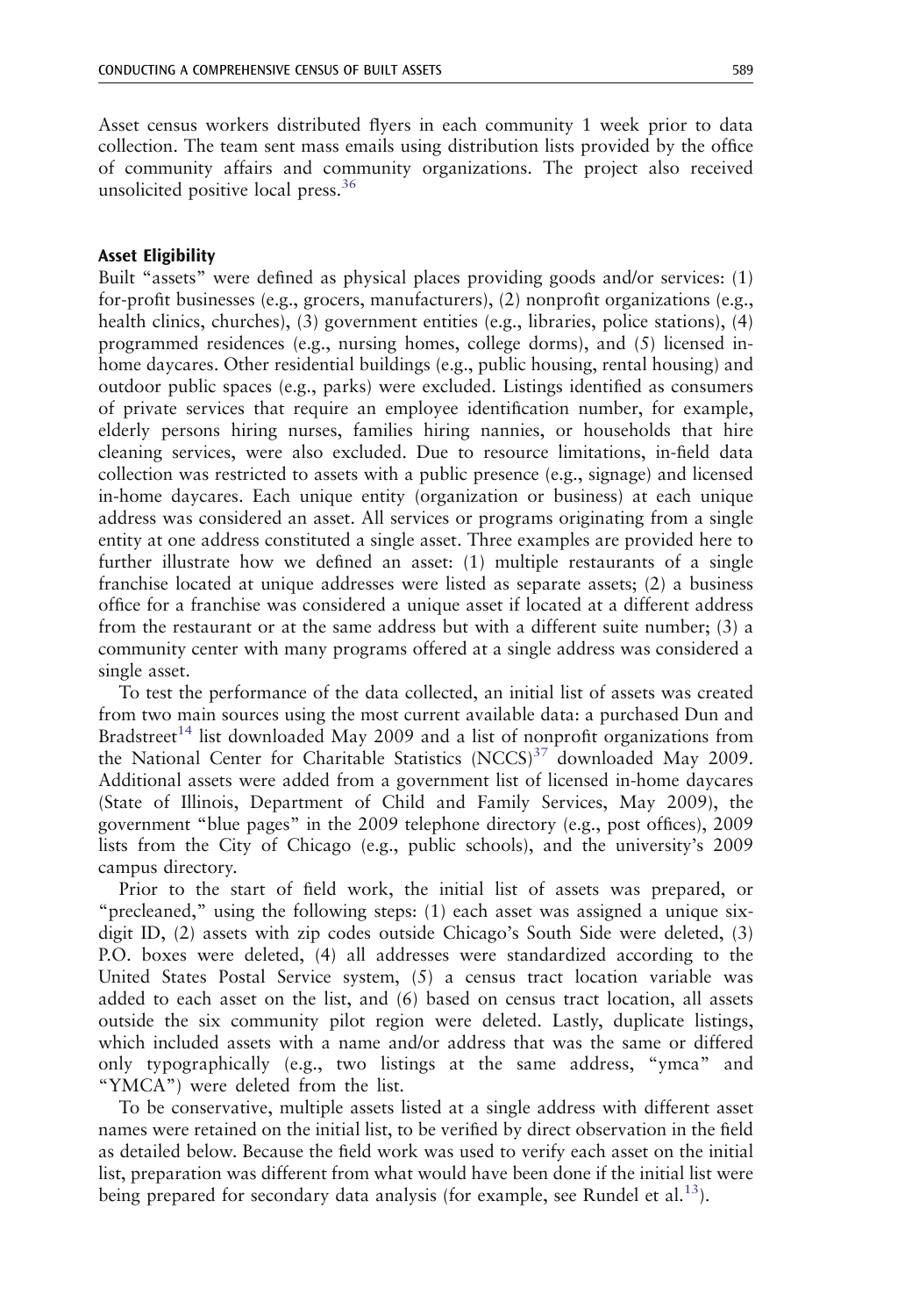# Data Collection Tools

A custom taxonomy was built to index each asset by its primary function. It was designed to address key research questions (e.g., How many grocers are in the community?), populate an online database that generates customizable asset maps, and allow for easy, systematic data entry. Existing taxonomies did not meet these objectives; they were either sector-specific (e.g., National Taxonomy of Exempt Entities,<sup>[38](#page-15-0)</sup> North American Industry Classification System<sup>39</sup>), too detailed (e.g., Alliance of Information and Referral System taxonomy<sup>[40](#page-15-0)</sup>), or not detailed enough (e.g., Standardized Industrial Classification<sup>[41](#page-15-0)</sup>). The custom two-level system  $(15$ mutually exclusive core categories with 4 to 24 mutually exclusive subcategories) was informed primarily by the widely used Standardized Industrial Classification<sup>[41](#page-15-0)</sup> and National Taxonomy of Exempt Entities<sup>[38](#page-15-0)</sup> taxonomies. Categories were iterated through team discussion and field testing.

Minimum data recorded for each observed asset included: (1) street address, (2) name, (3) taxonomy classification, and (4) disposition. Disposition was classified as "operating" (observed in the field and operating), "defunct" (closed, not found, duplicate, or ineligible), or "unknown" (observed in the field but operating status unknown). Assets identified as operating or unknown were also classified as "residential" (in a private home) or "nonresidential" (in a commercial or nonprofit space). When possible, phone number, website, and the name of owner, leader, or manager were collected.

Data were collected using web-enabled cell phones (Sprint™, HTC Touch Pro). The custom software,  $MapApp^{TM}$ , built expressly for this project, consisted of a web front end and a Perl [\(http://www.perl.org](http://www.perl.org)) and PostgreSQL [\(http://www.postgresql.org/](http://www.postgresql.org/)) back end. The development and functional testing of  $MapAp<sup>TM</sup>$  occurred during research meetings and interaction between the census workers and the developers. The initial list of assets was uploaded to the  $\text{MapApp}^{\text{TM}}$  database (henceforth referred to as the "prepopulated list").

 $MapApp^{TM}$  includes a data entry interface that allows census workers to search for, add, or update assets by address, intersection, or name. A unique interface for supervisors displays data useful for tracking field work (e.g., real-time summaries of data collected by each census worker) and screens to facilitate data entry. Data entry screens show a complete history of the data for each asset, crucial to tracking modifications to the prepopulated list, for example, correction of a listed asset name based on field observation. A dataset export and import system enables supervisors to edit multiple assets simultaneously.  $MapApp<sup>TM</sup>$  was designed for application across geographic regions and can accommodate local address conventions.

#### Census Worker Recruitment and Training

Census workers included paid teams of university students and community residents. University students were recruited primarily from Survey Lab employees because of their familiarity with the aims of basic research. Community residents were recruited primarily through the City of Chicago's Youth Ready Program<sup>[42](#page-15-0)</sup> because of their key local knowledge. Of the 23 census workers employed, 11 were university students and 13 were community residents (groups not mutually exclusive).

Census workers received 15 h of training, including classroom and field sessions, using the cell phones and  $MapApp^{TM}$ . Training emphasized the use of the taxonomy and disposition variables and safety. Census workers wore matching project-logo shirts to enhance team spirit, foster community awareness, and promote safety.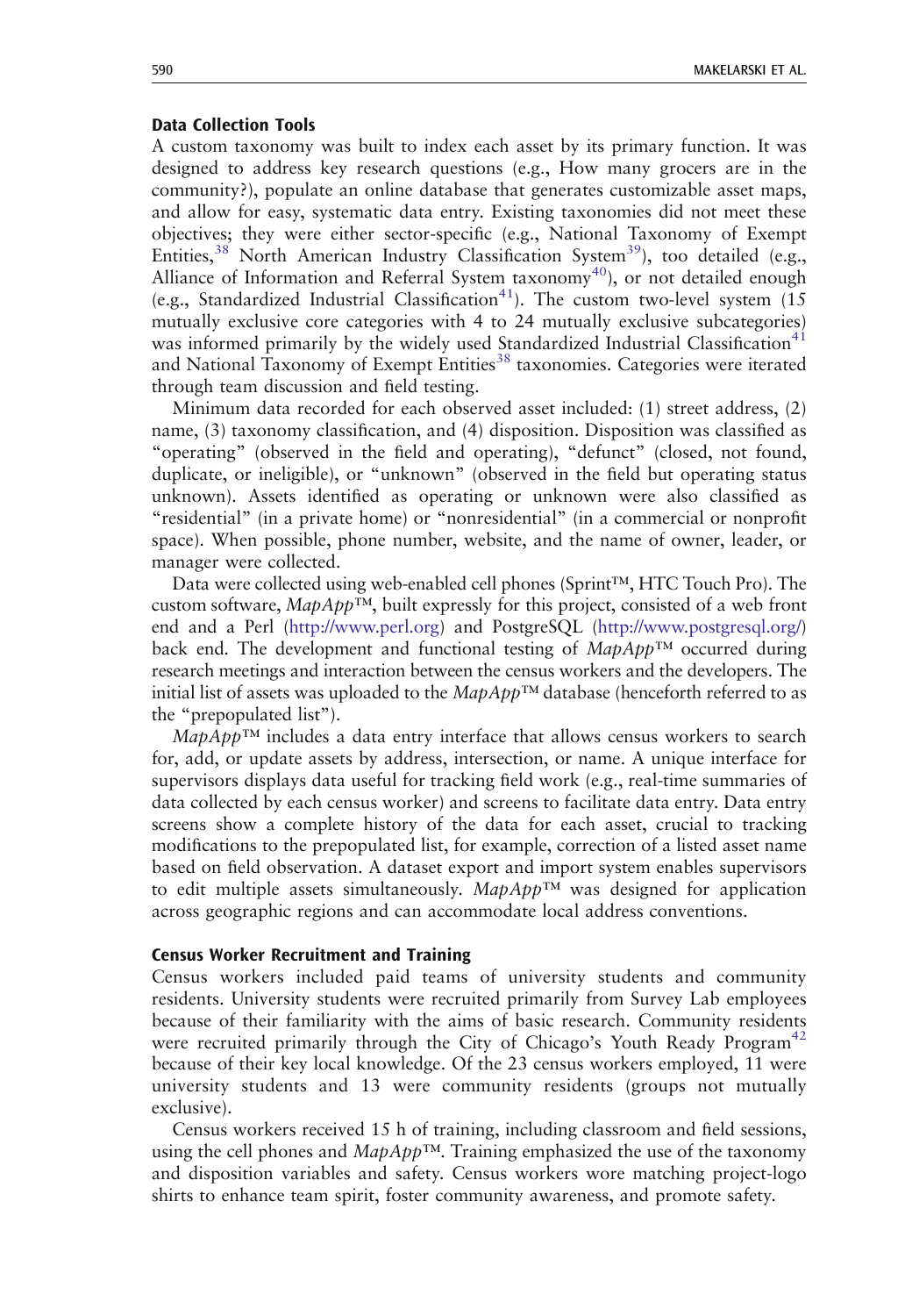## Data Collection and Validation

Three-person census teams were deployed on foot for 4-h shifts; one census worker entered data, one provided walking directions and referenced field materials, and one fielded questions from bystanders and distributed brochures. As the workers grew confident with the data collection methods, two census workers per team entered data. In residential areas, teams traveled by car; one census worker drove, one entered data, and one provided driving directions and referenced field materials.

Data collected in the field were obtained from publicly posted signage and asset representatives (e.g., business owners or managers). Every block in the six communities was covered. During field work, census workers attempted to verify every asset on the prepopulated list. Census workers assigned dispositions to each asset on the prepopulated list and modified information as necessary (e.g., corrected the address, corrected typographical errors). Census workers also added newly identified assets observed in the field to the list.

A match between the prepopulated list and direct observation did not require a perfect asset name match or a perfect address match. Census workers were trained to understand that assets on the prepopulated list might be listed under a legal name that differs from a name used on signage and they should use all possible sources, including asset representatives, phone numbers, websites, representatives of neighboring assets, and community residents, to determine if the asset identified by direct observation "matched" that on the prepopulated list. Census workers were also trained to be aware of assets that might have more than one address, including assets located at the intersection of two streets and assets with multiple entrances. In all instances in which a "match" between the prepopulated list and direct observation was identified, the disposition was coded as "operating" if the asset was operating and "defunct" if the asset was listed and was no longer operating. Census workers were also trained to categorize assets as "unknown" unless they were able to determine the operating status with high confidence.

After each shift, teams marked the completed blocks on laminated maps to monitor progress. A supervisor was available by phone during all shifts and monitored progress in real-time using MapApp™.

Web searches and telephone calls were used to obtain information not found in the field, primarily phone numbers, email addresses, and websites which few assets posted publicly. Census workers and supervisors revisited some blocks to validate data accuracy and index assets not resolved during initial field visits or calls. Census workers also rechecked dense commercial areas and buildings with multiple assets (e.g., one building contained 9300 assets). Some areas were revisited at different times of day or different days of the week to collect data during posted operating hours.

## Data Dissemination

Data were publicly disseminated approximately 16 weeks after initiating data collection. Operating assets were geo-coded and data were uploaded to [http://](http://www.SouthSideHealth.org) [www.SouthSideHealth.org](http://www.SouthSideHealth.org) (in Spanish, <http://www.DondeEsta.org>). These custombuilt mapping site leverages open-source software (including Google Maps Application Programming Interfaces $43$  to enable untrained users to find built assets in specified communities. Only assets with a public presence or permission provided by the owner or leader were posted online. The website was promoted at a community forum attended by 104 individuals (45 % community), regular research meetings, and digital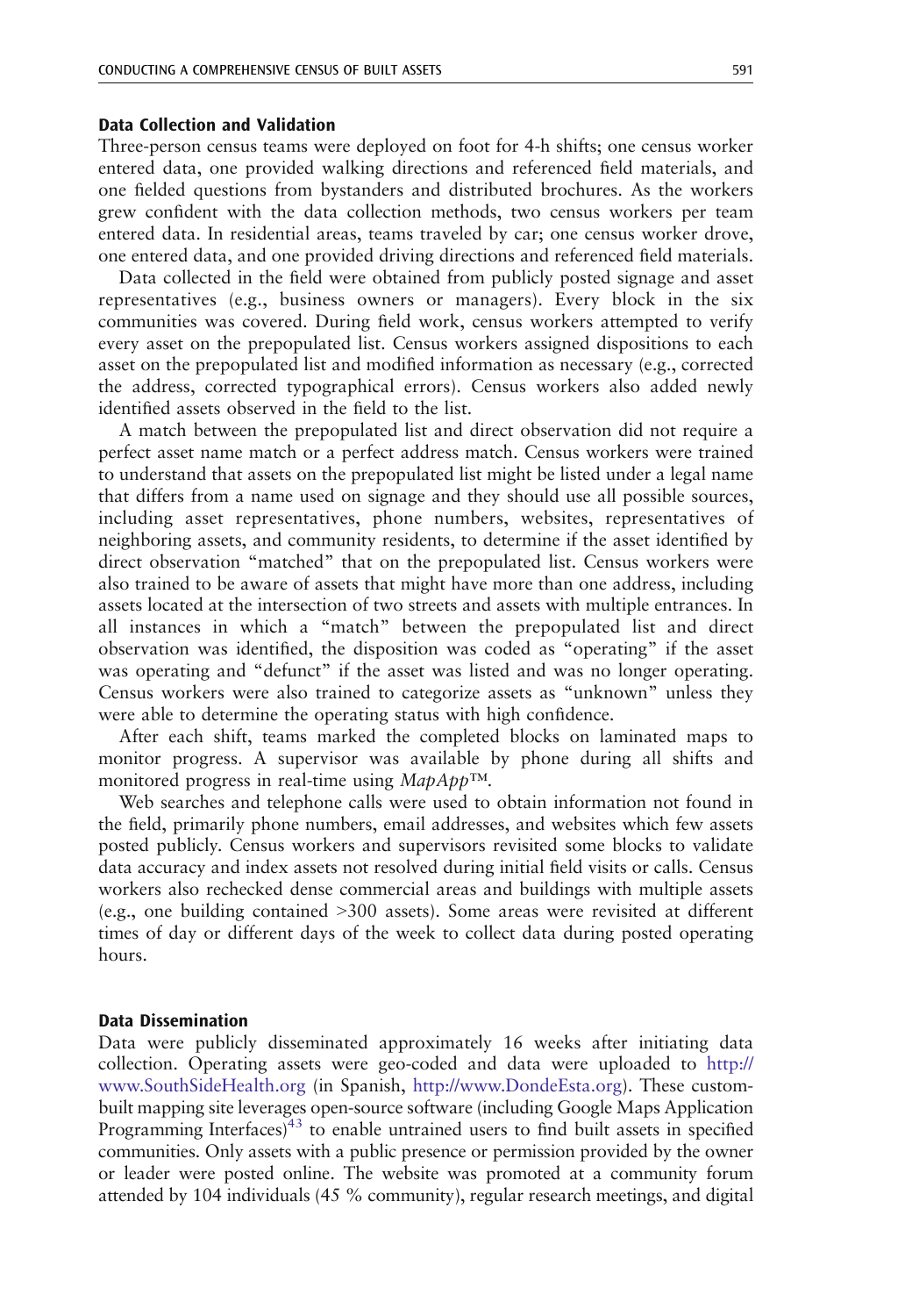communications (e.g., newsletters, blog [[http://southsidehealth.wordpress.com/\]](http://southsidehealth.wordpress.com/), twitter [\[http://twitter.com/sshvs\]](http://twitter.com/sshvs)).

#### Statistical Analysis

Built assets were described by disposition and source (prepopulated list or newly identified during field work). The sensitivity of the Dun and Bradstreet<sup>[14](#page-14-0)</sup> list and the prepopulated list overall for detecting operating, nonresidential built assets was calculated by disposition, community, and sector. A positive match between the prepopulated list and direct observation was defined as any asset at a given address that was identified as "operating" through direct observations regardless of modifications to the asset's name (e.g., an asset listed on the prepopulated list under its legal name and operating at the same address using a different name on its signage would be a positive match) or modifications to the asset's address. Positive predictive value was not calculated because the number of "false positives" on the prepopulated lists could not be accurately quantified for several reasons. The "defunct" category included nonoperating assets, duplicates, and ineligible assets, and the methodology did not generate sufficient information to further classify these assets. Likewise, the protocol did not generate data to determine the disposition for the large number of residentially located assets.

## RESULTS

## Operations and Timeline

Research team meetings began in October 2008 (see Figure 1). Through February 2009, the research team developed the asset census methodology and taxonomy with input from community members, some of whom later joined the advisory board. Community advisors first met in June 2009 and monthly thereafter; frequent project updates were emailed between meetings. The community education campaign was initiated in June and followed by data collection from July 2009 to August 2009. During the data collection period, the research team met weekly to review progress,



FIGURE 1. Timeline and key milestones for asset census project; Chicago, IL; 2008-2009.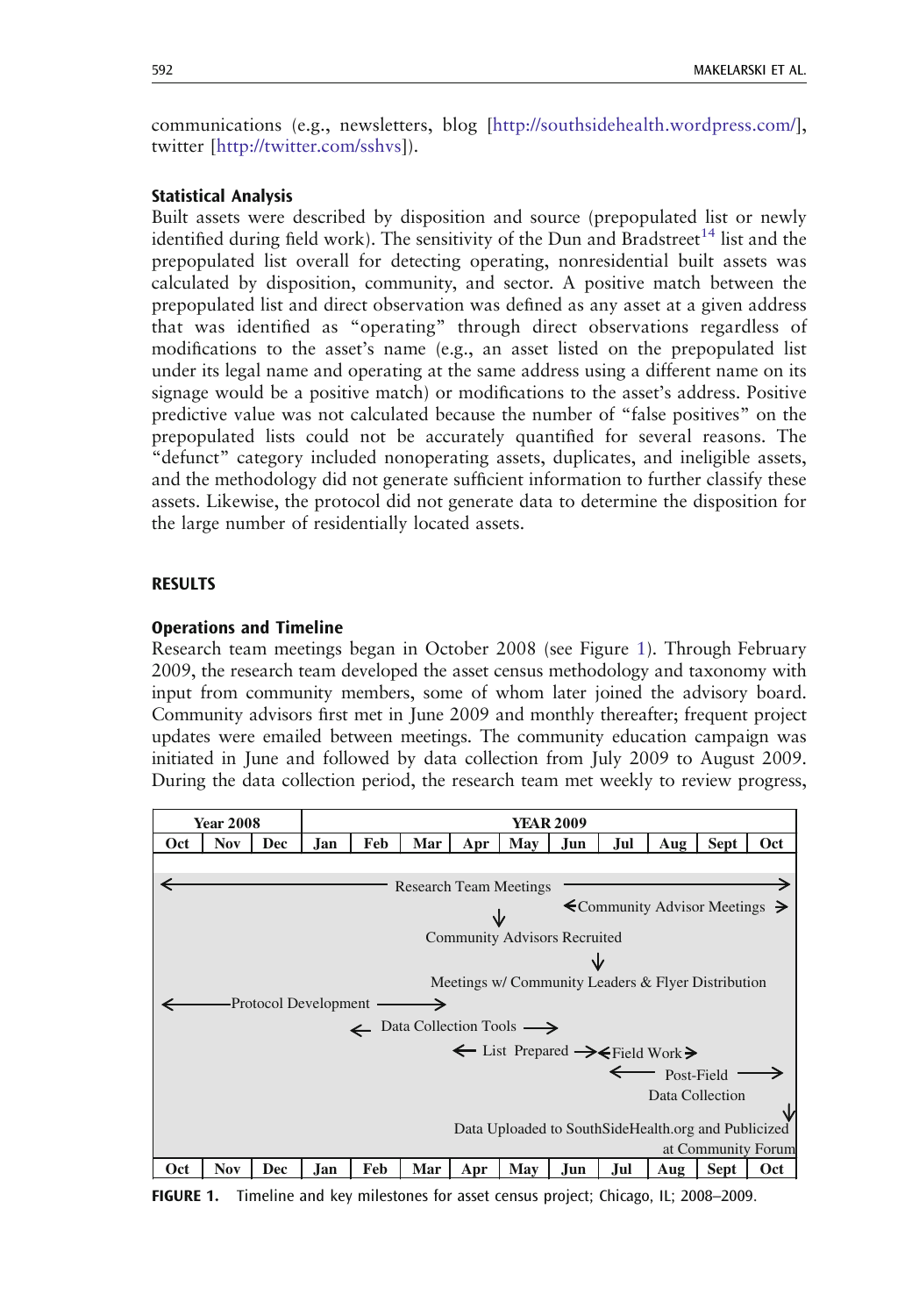resolve technical issues, and incorporate community advisors' feedback. Data collection continued until the data were disseminated via <http://www.SouthSideHealth.org> in October 2009. In addition to operations staff and research team leaders, an average of 11 university team members regularly attended research meetings and an average of 7 community advisors attended advisory board meetings.

## Community Education Campaign

Census workers spent approximately 432 person-hours distributing flyers in the 6 communities in advance of field work. During field work, census workers found that most community members they encountered were aware of the project, qualitatively suggesting that the campaign reached a large proportion of community members. No hostile encounters were documented; however, some community members asked whether the census was to inform real estate speculation by the university.

## Data Collection Tools

MapApp™ functioned well. The cell phones were durable and had good connectivity. The customized taxonomy remained largely intact.

#### Community Assets

After preparation of the secondary data sources, the prepopulated list included 5,773 assets: 90 % from the Dun and Bradstreet<sup>14</sup> list, 7 % from the NCCS<sup>[37](#page-15-0)</sup> list, and the remainder from government lists. The asset census field work identified 801 additional assets. All identified assets were classified in the field as operating, defunct, or unknown (Figure 2). Of the total 6,574 assets (5,773 from the prepopulated list and 801 from field work), 2,265 were operating. Of all operating assets,  $29\%$  ( $n=653$ ) would have been missed if one relied solely on the prepopulated list generated from the secondary data sources using the preparation steps described in the "Methods" section.



FIGURE 2. Final disposition of all assets; Chicago, IL; 2009. Each asset was indexed as one of the following dispositions: operating (observed in the field and operating), unknown (observed in the field but operating status unknown), or defunct (not operating, not observed in the field, or not eligible base on definition of an asset). Operating and unknown assets were also categorized as nonresidential (physically located in a building primarily used as a commercial space) or residential (physically located in a building used primarily as a private residence). It was not possible to determine if defunct assets were residential or nonresidential.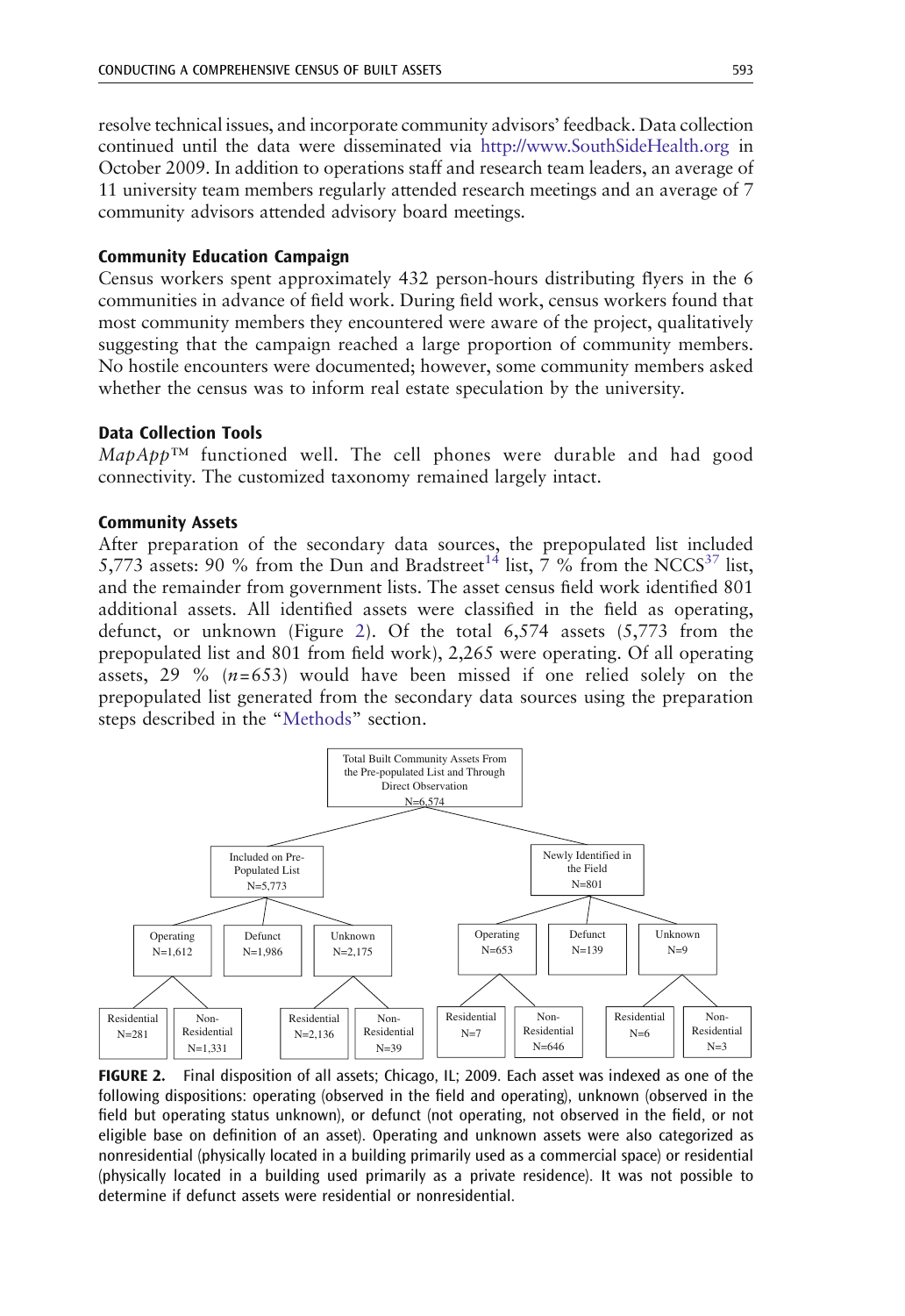More than 34 % ( $n=1,986$ ) of the assets on the prepopulated list were categorized as defunct through direct observation. This included assets that were closed, not found, duplicate, or ineligible based on field observation; these assets could not be further classified using our methodology. The remaining 2,175 assets on the prepopulated list were classified as unknown—census workers could not determine if these assets were operating or defunct. The vast majority of unknown assets  $(n=2,136, 98 \%)$  had no street presence and were located in residential spaces. In an effort to resolve assets classified as unknown during field work, telephone calls and web searches were used. The list included phone numbers for 52 % of the assets classified as unknown; 46 % of these were nonworking numbers.

The majority of operating assets ( $n=1,977, 83$  %) were located in nonresidential spaces. For operating assets located in nonresidential space, the Dun and Bradstreet list<sup>[14](#page-14-0)</sup> had a sensitivity rate of only 6[1](#page-9-0) % (Table 1) using direct observation as the criterion standard. Combining Dun and Bradstreet<sup>[14](#page-14-0)</sup> with other secondary data sources increased sensitivity for operating assets to only 67 %. Sensitivity of the prepopulated list varied qualitatively by community (range, 64–73 %) as well as by sector type (ranging from 60 % for wholesale, storage, and transit to 81 % for religious assets). Sensitivity of the prepopulated list for the health services sector was relatively low  $(64 \%)$ , but slightly better for the human services sector  $(72 \%)$ ; for the Dun and Bradstreet list alone, the sensitivity for health and human services was 62 and 57 %, respectively. The sensitivity of the prepopulated list for each sector also varied by community (data not shown). For example, for the dining sector in the community of Hyde Park, the Dun and Brandstreet<sup>[14](#page-14-0)</sup> list had a sensitivity of 66 % compared to only 55 % in neighboring Grand Boulevard. For the retail sector, the Dun and Bradstreet<sup>[14](#page-14-0)</sup> list had a sensitivity of 58 % in Hyde Park versus 80 % in Grand Boulevard.

For operating assets, 48 and 34 % of asset names provided by Dun and Bradstreet<sup>14</sup> and NCCS, respectively, required edits (e.g., capitalization, expanding abbreviations). More than 80 % of the asset names from government lists required edits (e.g., in-home daycares were listed by provider name, but many providers used other names for their business, the city used abbreviations like BRCH for Branch).

Based on targeted field, web, and telephone rechecks after the initial field work, data were added or modified for 2,835 of the 6,574 assets. For the vast majority of assets, nonrequired data (e.g., telephone numbers) were added; only 6 % required address edits, 8 % required disposition edits, and 4 % required taxonomy classification edits.

It took 52 days and 900 person-hours to cover all 2,602 face blocks in the 6 communities (8–22 days per community); 11.8 % of blocks were mostly commercial. An additional 1,700 person-hours were spent on post-field work (320 census worker/supervisor hours and 1,380 research assistant hours). In total, approximately 3,000 person-hours were spent on flyering, data collection, and postfield work.

#### Data Dissemination

Since the public site with the asset census data was launched October 2009, the number of <http://www.SouthSideHealth.org> users has steadily grown (approximately 40,000 visitors and 986,000 hits as of January 2012). A broad spectrum of community and university entities have requested customized data analyses and access to raw asset census data (for examples, see Table [2\)](#page-11-0).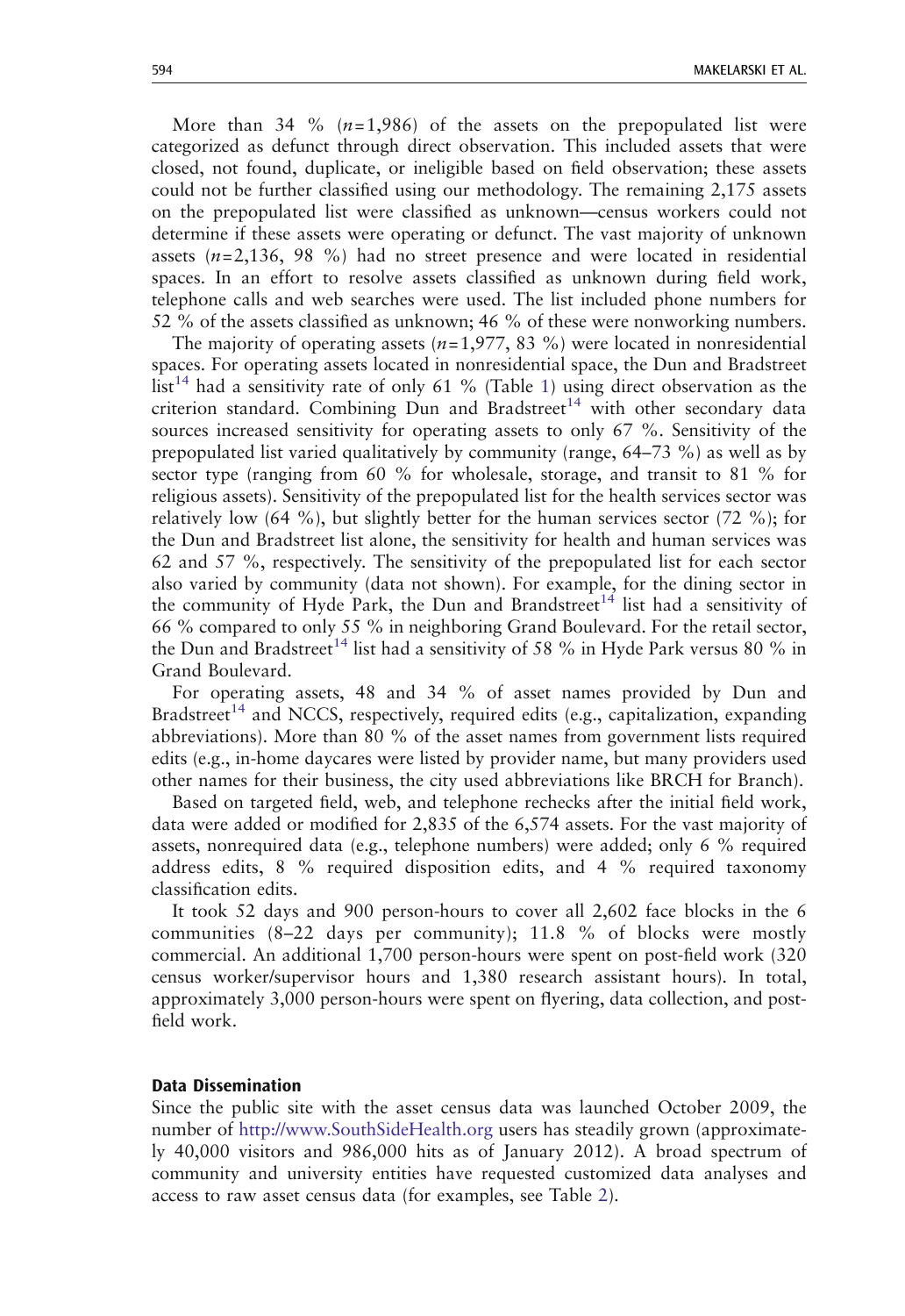<span id="page-9-0"></span>

|                                 |                 |                                  | Asset on prepopulated list            |                |                             |                                    |                                                                                                                                                                                                                                                                                                                                                   |                                                                                                                                                          |                                                          | Sensitivity of                                                                  | Sensitivity of Dun &                  |
|---------------------------------|-----------------|----------------------------------|---------------------------------------|----------------|-----------------------------|------------------------------------|---------------------------------------------------------------------------------------------------------------------------------------------------------------------------------------------------------------------------------------------------------------------------------------------------------------------------------------------------|----------------------------------------------------------------------------------------------------------------------------------------------------------|----------------------------------------------------------|---------------------------------------------------------------------------------|---------------------------------------|
|                                 | Total assets    |                                  | Dun and Bradstreet                    | NCCS           |                             |                                    | Government <sup>a</sup>                                                                                                                                                                                                                                                                                                                           |                                                                                                                                                          | Newly identified assets                                  | for nonresidential<br>prepopulated list                                         | Bradstreet list for<br>nonresidential |
|                                 | 2               | 2                                | (%)                                   | Z              | (%)                         | Z,                                 | (%)                                                                                                                                                                                                                                                                                                                                               | Z                                                                                                                                                        | (%)                                                      | operating assets                                                                | operating assets                      |
| Final disposition <sup>b</sup>  |                 |                                  |                                       |                |                             |                                    |                                                                                                                                                                                                                                                                                                                                                   |                                                                                                                                                          |                                                          |                                                                                 |                                       |
| Operational,                    | 1,977           | 1,206                            | (61.0)                                | $\mathfrak{F}$ | (3.2)                       | 67                                 | (3.1)                                                                                                                                                                                                                                                                                                                                             | 646                                                                                                                                                      | (32.7)                                                   | $\%$<br>5                                                                       | 61 %                                  |
| nonresidential                  |                 |                                  |                                       |                |                             |                                    |                                                                                                                                                                                                                                                                                                                                                   |                                                                                                                                                          |                                                          |                                                                                 |                                       |
| Operational, residential        | 288             | $196$<br>$29$                    |                                       |                |                             | $\approx$ 0                        |                                                                                                                                                                                                                                                                                                                                                   |                                                                                                                                                          |                                                          |                                                                                 |                                       |
| Unknown,                        | 42              |                                  | $(68.1)$<br>$(69.0)$                  | $\approx$      | $(1.0)$<br>$(23.8)$         |                                    | $(28.5)$<br>$(0.0)$                                                                                                                                                                                                                                                                                                                               |                                                                                                                                                          | (2.4)                                                    |                                                                                 |                                       |
| nonresidential                  |                 |                                  |                                       |                |                             |                                    |                                                                                                                                                                                                                                                                                                                                                   |                                                                                                                                                          |                                                          |                                                                                 |                                       |
| Unknown, residential            | 2,142           |                                  |                                       |                |                             |                                    |                                                                                                                                                                                                                                                                                                                                                   |                                                                                                                                                          |                                                          |                                                                                 |                                       |
| Defunct                         | 2,125           | 1,796                            | $(91.4)$<br>$(84.5)$                  | 154            | $(7.2)$<br>$(6.7)$          | 73                                 | $(1.1)$<br>$(2.3)$                                                                                                                                                                                                                                                                                                                                | 139                                                                                                                                                      | $(0.3)$<br>$(6.5)$                                       |                                                                                 |                                       |
| Community area <sup>c</sup>     |                 |                                  |                                       |                |                             |                                    |                                                                                                                                                                                                                                                                                                                                                   |                                                                                                                                                          |                                                          |                                                                                 |                                       |
| East Side                       | 302             | 198                              |                                       |                |                             |                                    |                                                                                                                                                                                                                                                                                                                                                   |                                                                                                                                                          |                                                          |                                                                                 | 67.5                                  |
| Grand Boulevard                 | 442             | $276$<br>$484$<br>$715$<br>$218$ | 5.5)<br>(6.2.1)<br>(6.2.8)<br>(5.6.9) | 4 2 5 3 7 2    | いいのにはい<br>こくりにはい            | 5665788                            |                                                                                                                                                                                                                                                                                                                                                   | $\begin{array}{c}\n\texttt{a} \overset{\texttt{d}}{\sim} \texttt{a} \texttt{b} \texttt{a} \texttt{b} \overset{\texttt{d}}{\sim} \texttt{c}\n\end{array}$ | $(27.8)$<br>$(25.8)$<br>$(32.6)$                         | 0.6007.19<br>0.0007.19<br>0.07                                                  | 63.7                                  |
| Hyde Park                       |                 |                                  |                                       |                |                             |                                    |                                                                                                                                                                                                                                                                                                                                                   |                                                                                                                                                          |                                                          |                                                                                 | 58.9                                  |
| Kenwood                         | 174             |                                  |                                       |                |                             |                                    |                                                                                                                                                                                                                                                                                                                                                   |                                                                                                                                                          | $(22.4)$<br>$(24.3)$<br>$(30.5)$                         |                                                                                 | 52.6                                  |
| Washington Park                 | $185$<br>383    |                                  |                                       |                |                             |                                    |                                                                                                                                                                                                                                                                                                                                                   |                                                                                                                                                          |                                                          |                                                                                 | 64.1<br>57.9                          |
| Woodlawn<br>Sector <sup>d</sup> |                 |                                  |                                       |                |                             |                                    | $\begin{array}{c} (5.3) \\ (9.0) \\ (1.1) \\ (1.2) \\ (1.3) \\ (1.4) \\ (1.5) \\ (1.6) \\ (1.7) \\ (1.9) \\ (1.9) \\ (1.9) \\ (1.9) \\ (1.9) \\ (1.9) \\ (1.9) \\ (1.9) \\ (1.9) \\ (1.9) \\ (1.9) \\ (1.9) \\ (1.9) \\ (1.9) \\ (1.9) \\ (1.9) \\ (1.9) \\ (1.9) \\ (1.9) \\ (1.9) \\ (1.9) \\ (1.9) \\ (1.9) \\ (1.9) \\ (1.9) \\ (1.9) \\ (1.$ |                                                                                                                                                          |                                                          |                                                                                 |                                       |
| Arts and entertainment          | $\overline{78}$ |                                  |                                       |                |                             |                                    |                                                                                                                                                                                                                                                                                                                                                   |                                                                                                                                                          |                                                          |                                                                                 |                                       |
| Childcare and schools           | 336             |                                  |                                       | $\sim$ $\circ$ |                             | $\circ \frac{1}{24}$ $\circ \circ$ |                                                                                                                                                                                                                                                                                                                                                   | 7852                                                                                                                                                     | 303<br>303<br>303<br>303                                 | $\begin{array}{cc} 7 & 0 & - & 0 \\ 2 & 0 & - & 0 \\ 3 & 0 & 0 & 0 \end{array}$ | 61.3<br>584<br>61.1                   |
| Dining                          | 172             |                                  |                                       |                |                             |                                    |                                                                                                                                                                                                                                                                                                                                                   |                                                                                                                                                          |                                                          |                                                                                 |                                       |
| Financial, insurance,           | 330             |                                  | 66.7<br>1905<br>1909)<br>1909)        |                | 6 7 8 9<br>0 7 9 9<br>0 9 9 |                                    | $(0.0)$<br>$(0.00)$<br>$(0.00)$                                                                                                                                                                                                                                                                                                                   |                                                                                                                                                          |                                                          |                                                                                 | 64.5                                  |
| and real estate                 |                 |                                  |                                       |                |                             |                                    |                                                                                                                                                                                                                                                                                                                                                   |                                                                                                                                                          |                                                          |                                                                                 |                                       |
| Fitness                         | 82              |                                  |                                       |                |                             |                                    |                                                                                                                                                                                                                                                                                                                                                   |                                                                                                                                                          |                                                          | $70.8$<br>$60.0$                                                                |                                       |
| Health services                 |                 |                                  |                                       |                |                             |                                    |                                                                                                                                                                                                                                                                                                                                                   |                                                                                                                                                          |                                                          |                                                                                 |                                       |
| Industrial                      | $\frac{47}{12}$ |                                  | (69.2)<br>(63.3)<br>(67.0)<br>(67.5)  |                | sia<br>Siangg               | $\circ \circ \circ \circ$          | 000000<br>000000                                                                                                                                                                                                                                                                                                                                  | $R + R$                                                                                                                                                  | $(26.9)$<br>$(34.0)$<br>$(33.0)$<br>$(39.0)$<br>$(29.0)$ |                                                                                 | 66.7<br>66.0<br>66.5<br>66.7          |
| Personal service                |                 |                                  |                                       | $\circ$        |                             |                                    |                                                                                                                                                                                                                                                                                                                                                   |                                                                                                                                                          |                                                          | 66.5<br>69.4                                                                    |                                       |
| Programmed residential          | $\overline{7}$  |                                  |                                       |                |                             |                                    |                                                                                                                                                                                                                                                                                                                                                   |                                                                                                                                                          |                                                          |                                                                                 |                                       |

TABLE 1 Source of assets by final disposition, community area, and sector; Chicago, IL: 2009 final disposition, community area, and sector; Chicago, IL; 2009 TABLE 1 Source of assets by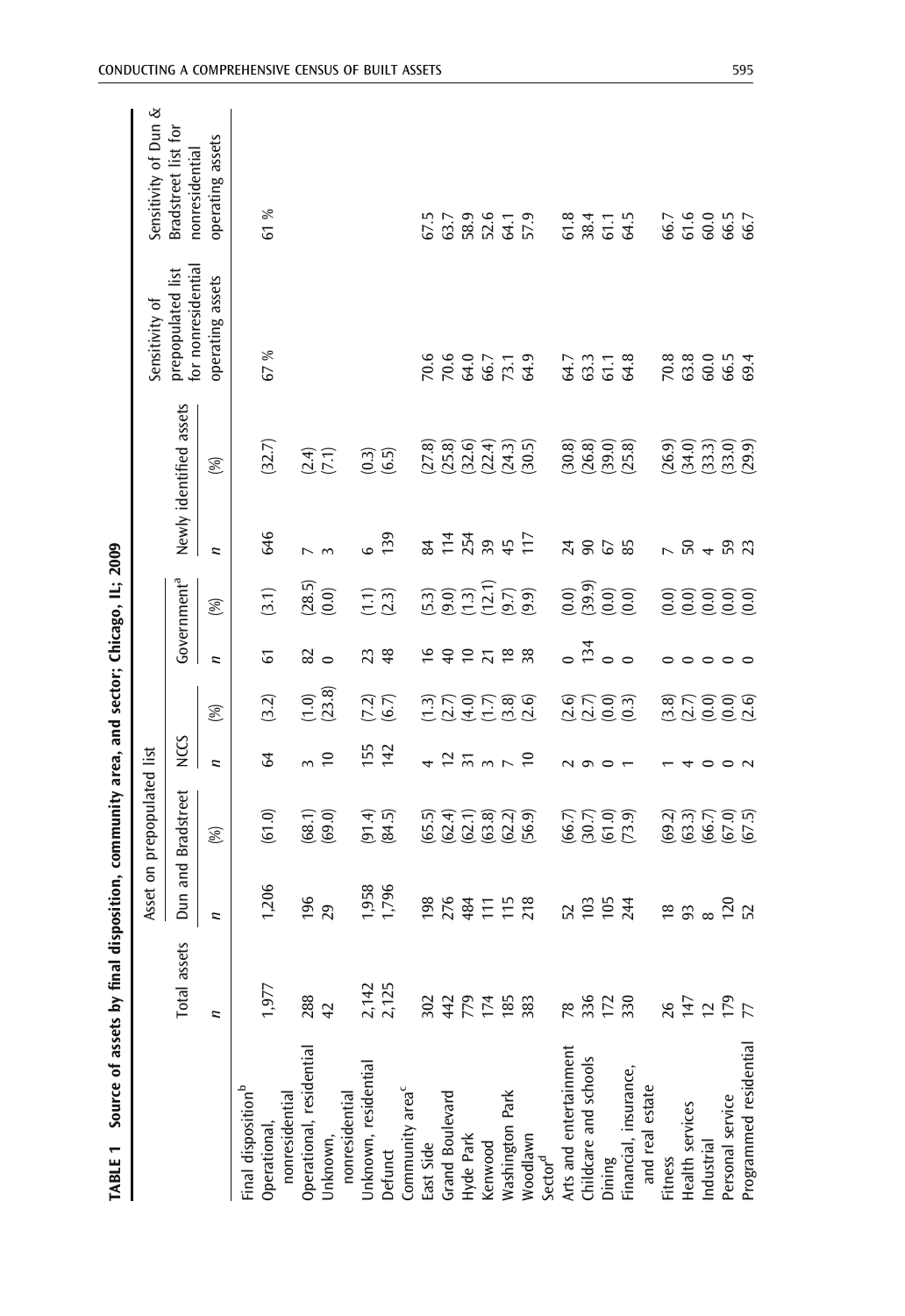| Public service                                                                                                                                                               |     | $\overline{21}$ | (45.7)             | (2.2)                           | (15.2) |                 |                                                                                        | 63.0                 | 45.7                                                                                                                                                                                                                                                                                                                                                                                                                                                                                                                            |
|------------------------------------------------------------------------------------------------------------------------------------------------------------------------------|-----|-----------------|--------------------|---------------------------------|--------|-----------------|----------------------------------------------------------------------------------------|----------------------|---------------------------------------------------------------------------------------------------------------------------------------------------------------------------------------------------------------------------------------------------------------------------------------------------------------------------------------------------------------------------------------------------------------------------------------------------------------------------------------------------------------------------------|
| eligious                                                                                                                                                                     | 213 | 145             | (68.1)             |                                 |        |                 | (37.0)<br>(19.2)<br>(19.3)<br>(20.7)<br>(20.7)                                         | $80.7\,$             | 68.4                                                                                                                                                                                                                                                                                                                                                                                                                                                                                                                            |
| ketail                                                                                                                                                                       | 287 | 192             | (66.9)             |                                 |        | 56              |                                                                                        |                      |                                                                                                                                                                                                                                                                                                                                                                                                                                                                                                                                 |
| luman services                                                                                                                                                               | 133 | 80              |                    | $(12.7)$<br>$(0.0)$<br>$(12.8)$ | 00000  | 55              |                                                                                        | 66.7<br>73.0<br>73.0 | 66.7<br>57.1<br>72.2                                                                                                                                                                                                                                                                                                                                                                                                                                                                                                            |
| rade service                                                                                                                                                                 | 164 | 128             | $(60.2)$<br>(78.0) | (2)                             |        | $\overline{34}$ |                                                                                        |                      |                                                                                                                                                                                                                                                                                                                                                                                                                                                                                                                                 |
| Vholesale, storage,                                                                                                                                                          | 46  | 29              | (63.0)             | $\overline{0.0}$                | 2.2)   | ڡ               | (34.8)                                                                                 | 60.0                 | 57.5                                                                                                                                                                                                                                                                                                                                                                                                                                                                                                                            |
| and transit                                                                                                                                                                  |     |                 |                    |                                 |        |                 |                                                                                        |                      |                                                                                                                                                                                                                                                                                                                                                                                                                                                                                                                                 |
| <sup>a</sup> Includes lists from the State of Illinois and City of Chicago<br>uilding primarily used as a commercial space)<br>ercent of households living at or below 200 % |     |                 |                    |                                 |        |                 | of the federal poverty level calculated using 2005–2009 American Community Survey data |                      | not operating, not observed in the field, or not eligible base on definition of an asset). Operating and unknown assets were also categorized as nonresidential (physically located in a<br>"Each asset was indexed as one of the following dispositions: operating (observed in the field and operating), unknown (observed in the field but operating status unknown), or defunct<br>or residential (physically located in a building used primarily as a private residence). Population totals obtained from 2010 US Census. |

'Excludes assets with dispositions of unknown or defunct<br>"Excludes assets with dispositions of unknown or defunct, and 19 other assets (5 for which taxonomy could not be determined and 14 which did not fit in the 15 catego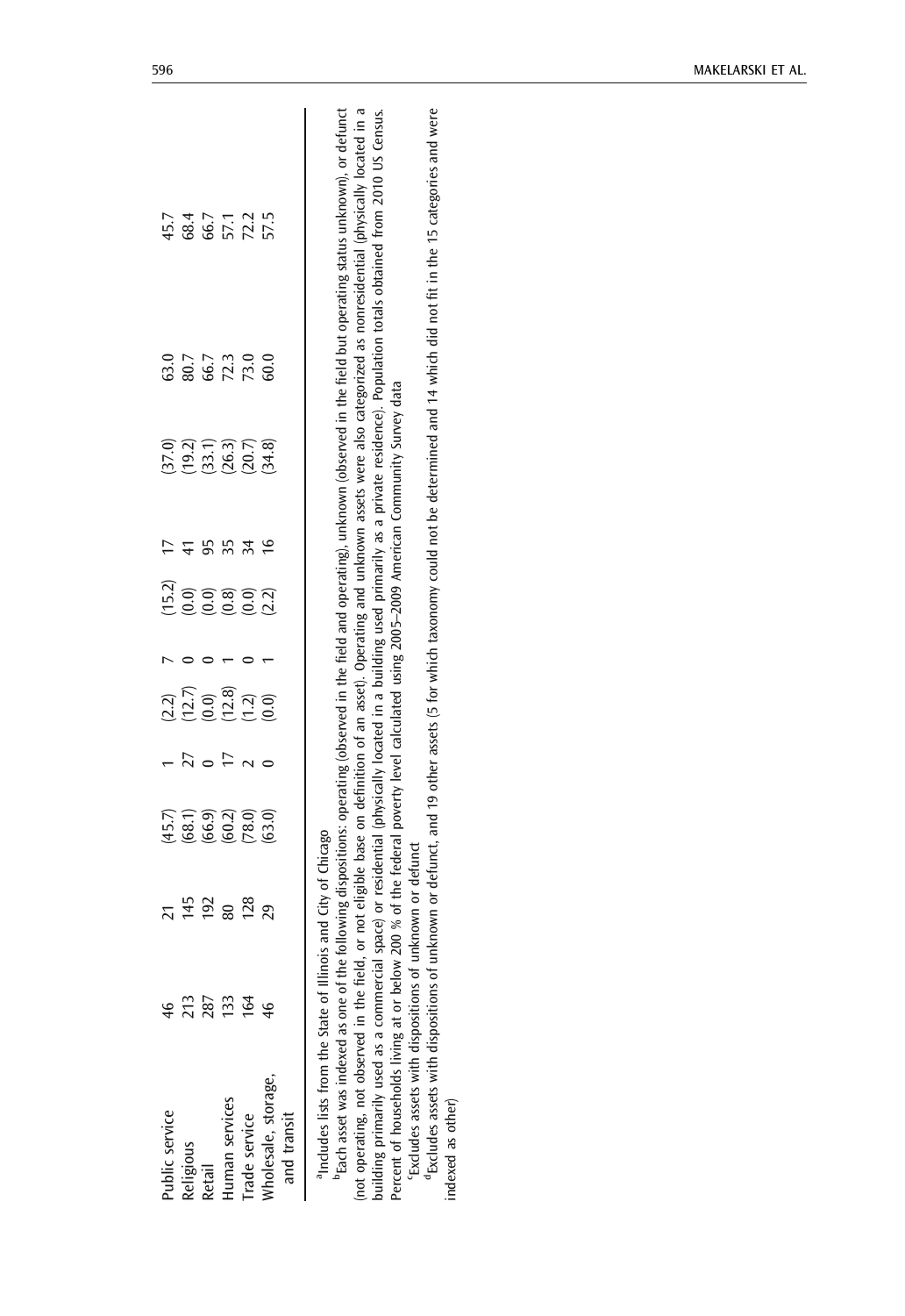| Organization                                  | Use                                                                                                                                                                |
|-----------------------------------------------|--------------------------------------------------------------------------------------------------------------------------------------------------------------------|
| Community advocacy group                      | Using maps of community children's health clinics to<br>support health component of a federal grant application                                                    |
| Community organization                        | To create an internal tracking system to better recruit and<br>vet developments, potential businesses, and service<br>providers against existing assets and needs  |
| University and Department<br>of Public Health | To examine existing, community-level resources related to<br>prevalence of preventable diseases and deaths                                                         |
| Community leader                              | Illustrate asset needs within the community in order to<br>attract new businesses                                                                                  |
| Community leader                              | To support a proposal to collect information on<br>faith-based organizations                                                                                       |
| Corporation                                   | To understand availability of health-related resources<br>such as grocers and fitness centers                                                                      |
| University student program                    | To understand the assets available in the community in<br>order to inform their community service projects                                                         |
| University social scientists                  | To find community-based organizations to interview for<br>research study exploring the extent to which these<br>organizations believe they represent the community |
| University physician                          | To find primary care physicians to interview for research study                                                                                                    |
| State-funded program                          | To enrich database for case managers and social<br>workers, especially services available for children                                                             |

<span id="page-11-0"></span>TABLE 2 Example asset census data use cases; Chicago, IL; 2009

#### **DISCUSSION**

This project is part of a larger effort aimed at improving the health of low-income urban populations and optimizing the built urban context to improve the likelihood that "individuals' default decisions are healthy."<sup>[44](#page-15-0)</sup> Using an asset-based communityengaged research approach, this team is developing methodologies to measure the built environment that can be replicated in other communities.<sup>29</sup> These data are being used to better understand relationships between the built asset environment and health and translated to improve health care delivery and community-based referral (see "CommunityRx system: linking patients and community-based service" at <http://innovations.cms.gov/initiatives/Innovation-Awards/illinois.html>).

This community–university research team developed methodology to conduct a census of all public-facing, built assets via direct observation. Using data generated from this methodology, we tested the sensitivity of secondary data sources commonly used for health research. Census workers identified 2,265 operating built assets via street-level observation. More than a third of the assets listed in the prepared secondary datasets were categorized during field work as defunct (closed, not found, duplicate, and ineligible). For operating assets located in nonresidential spaces, the most up-to-date Dun and Bradstreet<sup>14</sup> data available had a sensitivity rate of 61 %; in other words, 39 % of the built assets that were identified via direct observation in the field were not accounted for in the secondary datasets.

This sensitivity rate was slightly higher than that found by Lake et al. for built food assets using an online directory and the yellow pages (51 and 53 %, respectively), but lower than that Lake et al. found using UK government data  $(84\%)$ <sup>[24](#page-14-0)</sup> Sensitivity was lowest for sectors expected to have higher turnover (e.g., dining) compared to those expected to have less turnover (e.g., religious institutions). Variations in the sensitivity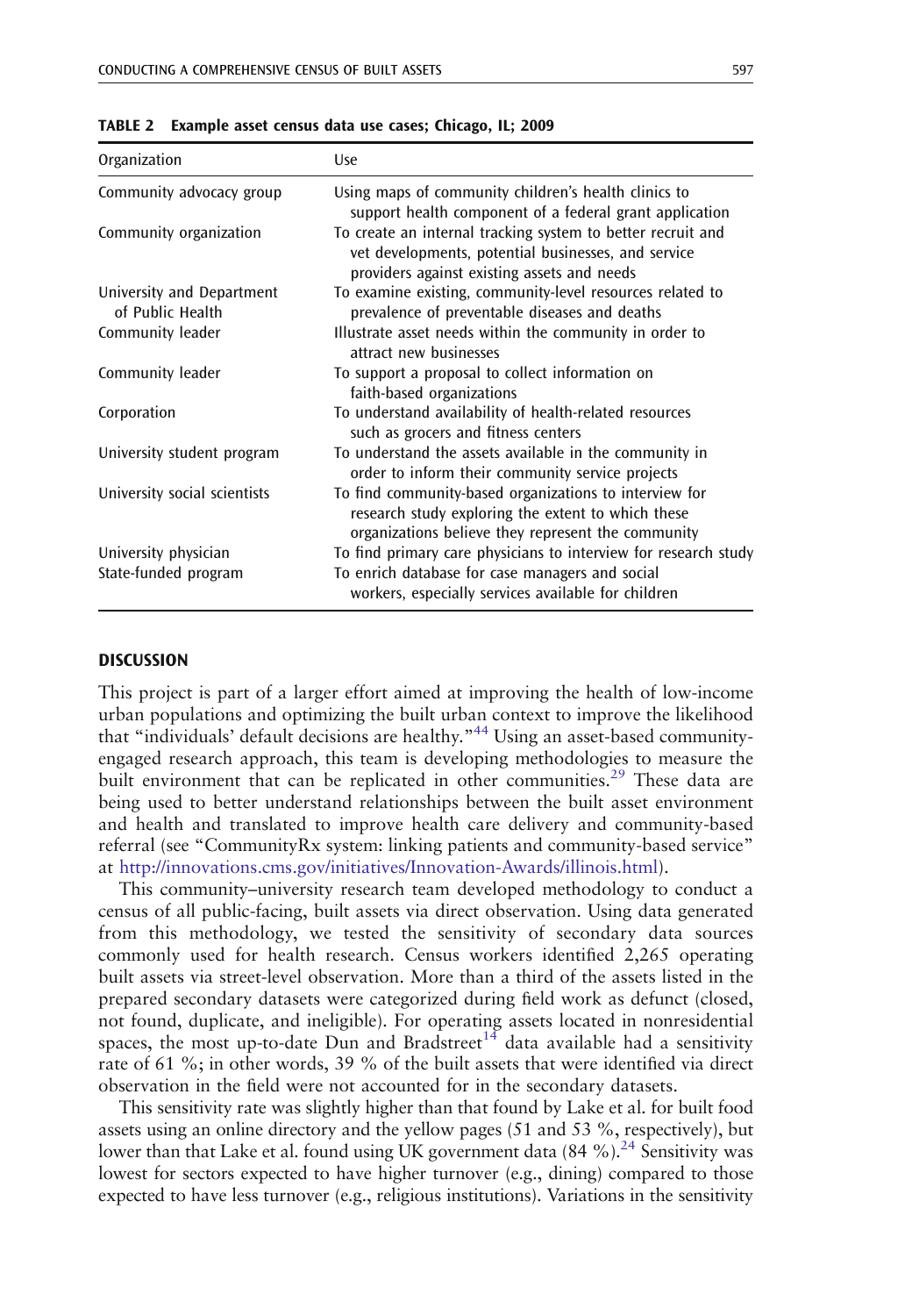by sector, community, and sector among communities suggest possible systematic differences in the sensitivity of secondary datasets by community and sector, indicating that secondary datasets may not be a reliable source of asset data for the purpose of these comparisons, even with extensive cleaning.

Previous work assessing the associations between variation in the built asset environment and health has relied on secondary data sources<sup>[7,9](#page-14-0)–[13,15](#page-14-0)–[21](#page-14-0)</sup> and the potential impact of error in the measurement of built assets on these studies' results is not well understood. Sensitivity for health and human services assets was abysmal, with more than one third of health services and one quarter of human services missing from the secondary datasets. Where secondary datasets are used to inform referrals, missing information impairs access to community assets and could perpetuate a deficit-based view of the community. Inclusion of defunct assets also presents a costly problem for health care providers offering community-based referrals and for the patients receiving them. The consequences of referring patients to nonoperational assets include frustration, despair, erosion of trust, delayed treatment, and loss of scarce resources like time and money required to seek help. Accurate, real-time knowledge about the built asset environment is fundamental to improving urban population health.

The number of unique users and site hits on <http://www.SouthSideHealth.org> and requests for raw data indicate broad value of the built asset data to researchers, community leaders, and other stakeholders. Data are being used to find assets needed to prevent and manage disease, map the strengths and weaknesses of the service delivery system, improve effectiveness of referrals, support growth and advocacy efforts of community development organizations, and provide input critical for urban planners and policymakers.

There are several limitations to this methodology. Census workers may have missed assets or incorrectly indexed assets; however, our validation efforts (e.g., revisiting dense commercial areas) mitigate this bias. Identification of false positives was limited because the "defunct" code aggregated closed, not found, duplicate, and ineligible assets. The steps to prepare the secondary datasets were conservative with the intent that field work would serve to verify any discrepancies that could not be readily resolved in the lab. Different data preparation steps would be needed to prepare a secondary data source for, as an example, ranking neighborhoods by food asset availability. The secondary datasets we used, applying different preparation methods, could be compared to the dataset we generated in the field for the purpose of rank or other comparisons; these analyses were beyond the scope of the current work.

Additionally, this census represents a single point in time and occurred during a time when much of the country was experiencing an economic crisis. This could bias the results if the economic crisis resulted in an above-average turnover in assets, which would in turn suggest that the sensitivity of the prepopulated list was lower than is typical. Longitudinal comparisons between secondary datasets and data generated using this asset census methodology would be necessary to better understand this potential bias. Data collection did not include granular data on all goods and services available within each built asset. For example, a church was identified exclusively as such; other services provided by the church (e.g., food pantry) were not identified. The ability to index residentially located assets was limited because the methodology was designed to capture public-facing assets; few residentially located assets on the prepopulated list had signage. The large number of residentially located assets on the prepopulated list suggest that these assets, as well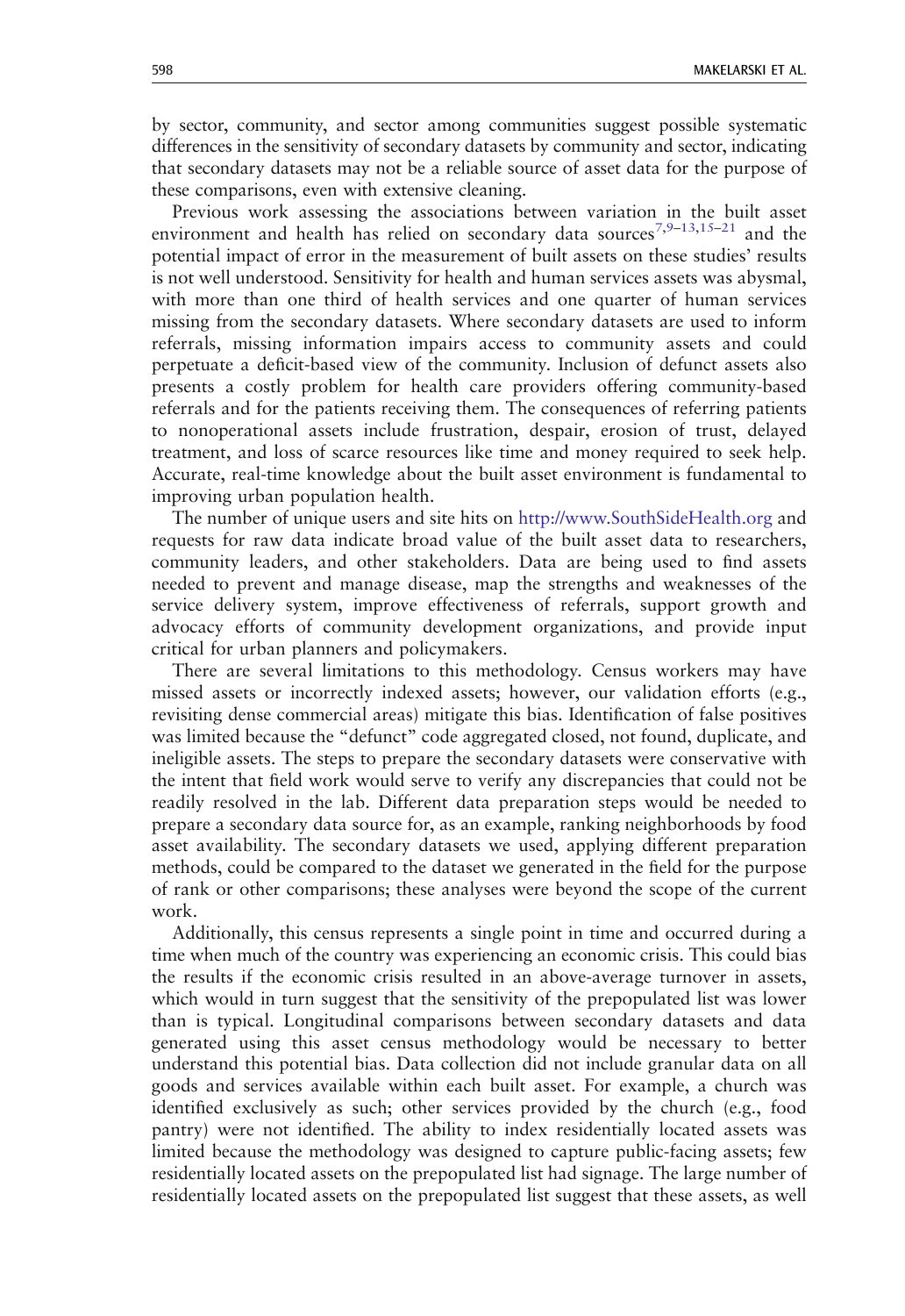<span id="page-13-0"></span>as those outside the formal economy ("off the books"), $45$  may represent a large segment of the local economy. Finally, we are not able to compare costs across methods due to the proprietary nature of secondary data sources. However, this method provides paid jobs and STEM-type training<sup>[46](#page-15-0)</sup> in communities where jobs are scarce and is building a bridge between university researchers and community leaders. The societal value of this strategy should be considered in evaluating relative return on investment.

Our novel methodology advances public health efforts to understand the impact of built assets on health and to create systems to better link people to health-promoting community assets. Pairing these directly observed, empirical data on the built asset environment with real-time, granular health data will shed light on the mechanisms by which the built asset environment influences health. The community-engaged strategy facilitated meaningful ongoing community–university collaborations that are critical to sustaining and growing the effort. In addition, the community-engaged approach laid a strong foundation for implementing longitudinal work that includes expansion of the geographic region, continuous updating of the data, and a prospective study of population health and the built asset environment.

## ACKNOWLEDGMENTS

We would like to acknowledge the invaluable input from our community partners who guided and co-led us in the development and implementation of the asset census methodology. We would also like to acknowledge the efforts of literacy expert Shane Desautels, software engineer Evgeny Selkov, graphic designer Jola Glotzer, and GIS specialist Todd Schuble as well as Scott Allard and Jennifer Mosley for their significant input on the use of secondary datasets and data collection methodologies. We would also like to acknowledge the efforts of the South Side Health and Vitality Studies staff who provided ongoing support to this project and without which none of this would have occurred. This project was supported by the South Side Health and Vitality Studies (P.I. Stacy Lindau, MD, MAPP). The South Side Health and Vitality Studies are supported by funding from the University of Chicago Medical Center Division of the Biological Sciences; the Office of the Urban Health Initiative; the Walter G. Zoller Memorial Fund at the University of Chicago; the Chicago Community Trust; the George Kaiser Family Foundation; the Otho S. A. Sprague Memorial Institute; Patricia O. Cox, and the National Institute on Aging at the National Institutes of Health (K23AG032870 and 1RC4AG039176-01). The content is solely the responsibility of the authors and does not necessarily represent the official views of the National Institute on Aging or the National Institutes of Health.

#### REFERENCES

- 1. Franks P, Clancy CM, Gold MR. Health insurance and mortality. JAMA. 1993; 270: 737–741.
- 2. Institute of Medicine. For the Public's Health: The Role of Measurement in Action and Accountability. Washington: The National Academies Press; 2010.
- 3. Lurie N, Dubowitz T. Health disparities and access to health. JAMA. 2007; 297(10): 1118–1121.
- 4. Marmot M, Wilkinson RG, eds. Social Determinants of Health. Oxford: Oxford University Press; 1999.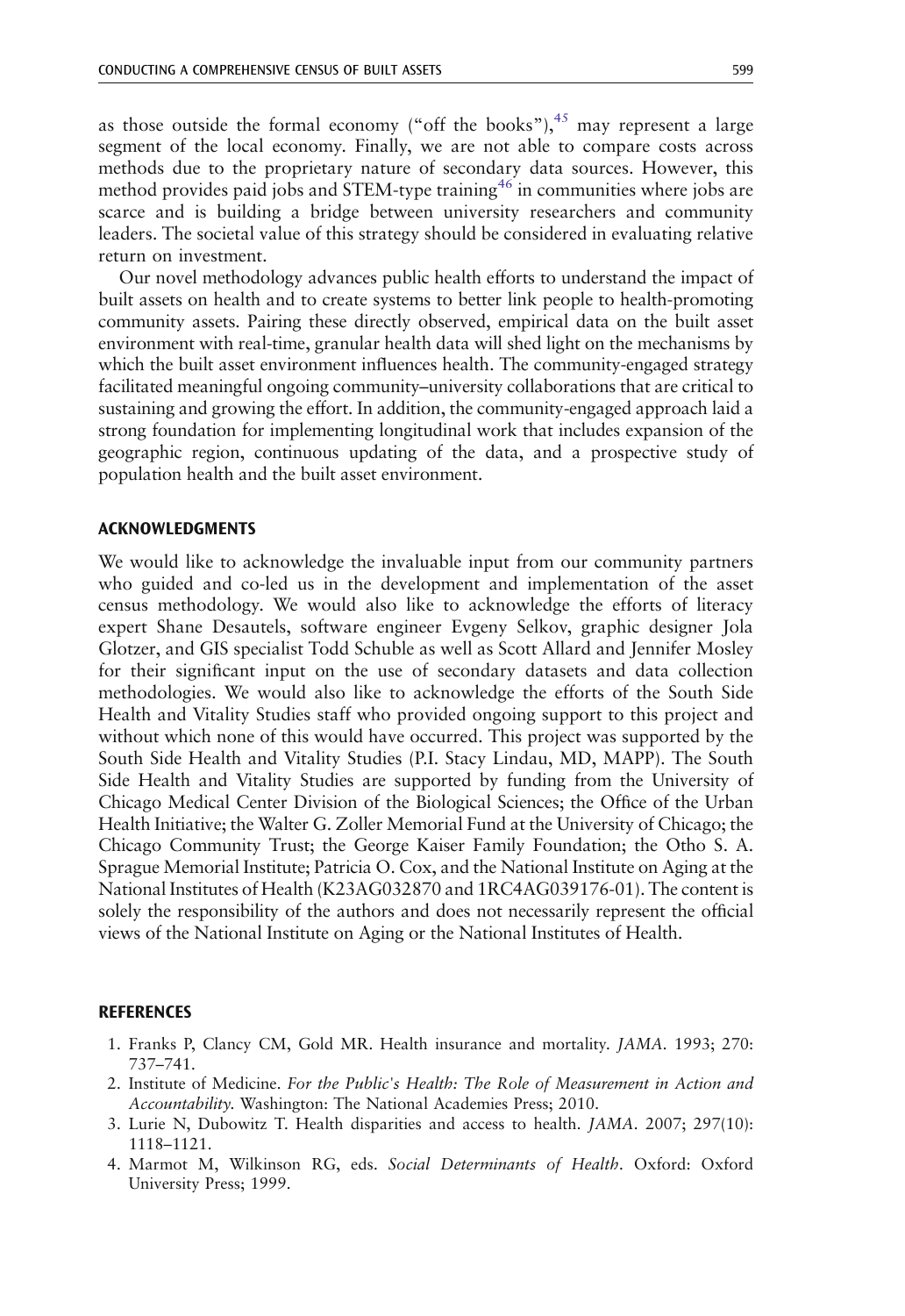- <span id="page-14-0"></span>5. McGinnis JM, Foege WH. Actual causes of death in the United States. JAMA. 1993; 270 (18): 2207–2212.
- 6. Mokdad AH, Marks JS, Stroup DF, Gerberding JL. Actual causes of death in the United States, 2000. JAMA. 2004; 291(10): 1238–1245.
- 7. Block JP, Christakis NA, O'Malley AJ, Subramanian SV. Proximity to food establishments and body mass index in the Framingham Heart Study Offspring Cohort over 30 years. Am J Epidemiol. 2011; 174(10): 1108–1114.
- 8. Boone-Heinonen J, Gordon-Larsen P, Kiefe CI, Shikany JM, Lewis CE, Popkin BM. Fast food restaurants and food stores: longitudinal associations with diet in young to middleaged adults: the CARDIA study. Arch Intern Med. 2011; 171(13): 1162-1170.
- 9. Dubowitz T, Ghosh-Dastidar M, Eibner C, et al. The Women's Health Initiative: the food environment, neighborhood socioeconomic status, BMI, and blood pressure. Obesity. 2011; 20: 862–871. doi[:10.1038/oby.2011.141.](http://dx.doi.org/10.1038/oby.2011.141)
- 10. Gordon-Larsen P, Nelson MC, Page P, Popkin BM. Inequality in the built environment underlies key health disparities in physical activity and obesity. Pediatrics. 2006; 117(2): 417–424.
- 11. Li F, Harmer P, Cardinal BJ, et al. Built environment and 1-year changes in weight and waist circumference in middle-aged and older adults. Am J Epidemiol. 2009; 169: 401–408.
- 12. Moreland K, Wing S, Diez Roux A. The contextual effect of the local food environment on residents' diets: the atherosclerosis risk in communities study. Am J Public Health. 2002; 92(11): 1761–1767.
- 13. Rundle A, Neckerman KM, Freeman L, et al. Neighborhood food environment and walkability predict obesity in New York City. *Environ Health Perspect*. 2008; 117(3): 442–447.
- 14. Dun and Bradstreet. Dun and Bradstreet. 2009; [http://www.dnb.com/.](http://www.dnb.com/) Accessed January 4, 2011.
- 15. Grafova IB, Freedman VA, Kumar R, Rogowski J. Neighborhoods and obesity in later life. Amer J Public Health. 2008; 98(11): 2065–2071.
- 16. Burdette HL, Whitaker RC. Neighborhood playgrounds, fast food restaurants, and crime: relationships to overweight in low-income preschool children. Prev Med. 2004; 38(1): 57–63.
- 17. Gibson DM. The neighborhood food environment and adult weight status: estimates from longitudinal data. Am J Public Health. 2011; 101(1): 71-78.
- 18. Kelly B, Flood VM, Yeatman H. Measuring local food environments: an overview of available methods and measures. Health Place. 2011; 17(6): 1284–1293.
- 19. Maddock J. The relationship between obesity and the prevalence of fast food restaurants: state-level analysis. Am J Health Promot. 2004; 13(2): 137–143.
- 20. Nelson MC, Gordon-Larsen P, Song Y, Popkin BM. Built and social environments associations with adolescent overweight and activity. Am J Prev Med. 2006; 31(2): 109–117.
- 21. Wang MC, Cubbin C, Ahn D, Winkleby MA. Changes in neighbourhood food store environment, food behaviour and body mass index, 1981–1990. Public Health Nutr. 2008; 11(9): 963–970.
- 22. Bader MD, Ailshire JA, Morenoff JD, House JS. Measurement of the local food environment: a comparison of existing data sources. Am J Epidemiol. 2010; 171(5): 609–617.
- 23. Boone JE, Gordon-Larsen P, Stewart JD, Popkin BM. Validation of a GIS facilities database: quantification and implications of error. Ann Epidemiol. 2008; 18(5): 371–377.
- 24. Lake AA, Burgoine T, Greenhalgh F, Stamp E, Tyrrell R. The foodscape: classification and field validation of secondary data sources. Health Place. 2010; 16: 666–673.
- 25. InfoUSA. InfoUSA. 2011; [http://www.infousa.com.](http://www.infousa.com) Accessed November 8, 2011.
- 26. Commission on Social Determinants of Health. Closing the Gap in a Generation: Health Equity through Action on the Social Determinants of Health. Geneva: World Health Organization; 2008.
- 27. Robert Wood Johnson Foundation. 2011. Health Care's Blind Side. <http://www.rwjf.org>. Accessed July 20, 2012.